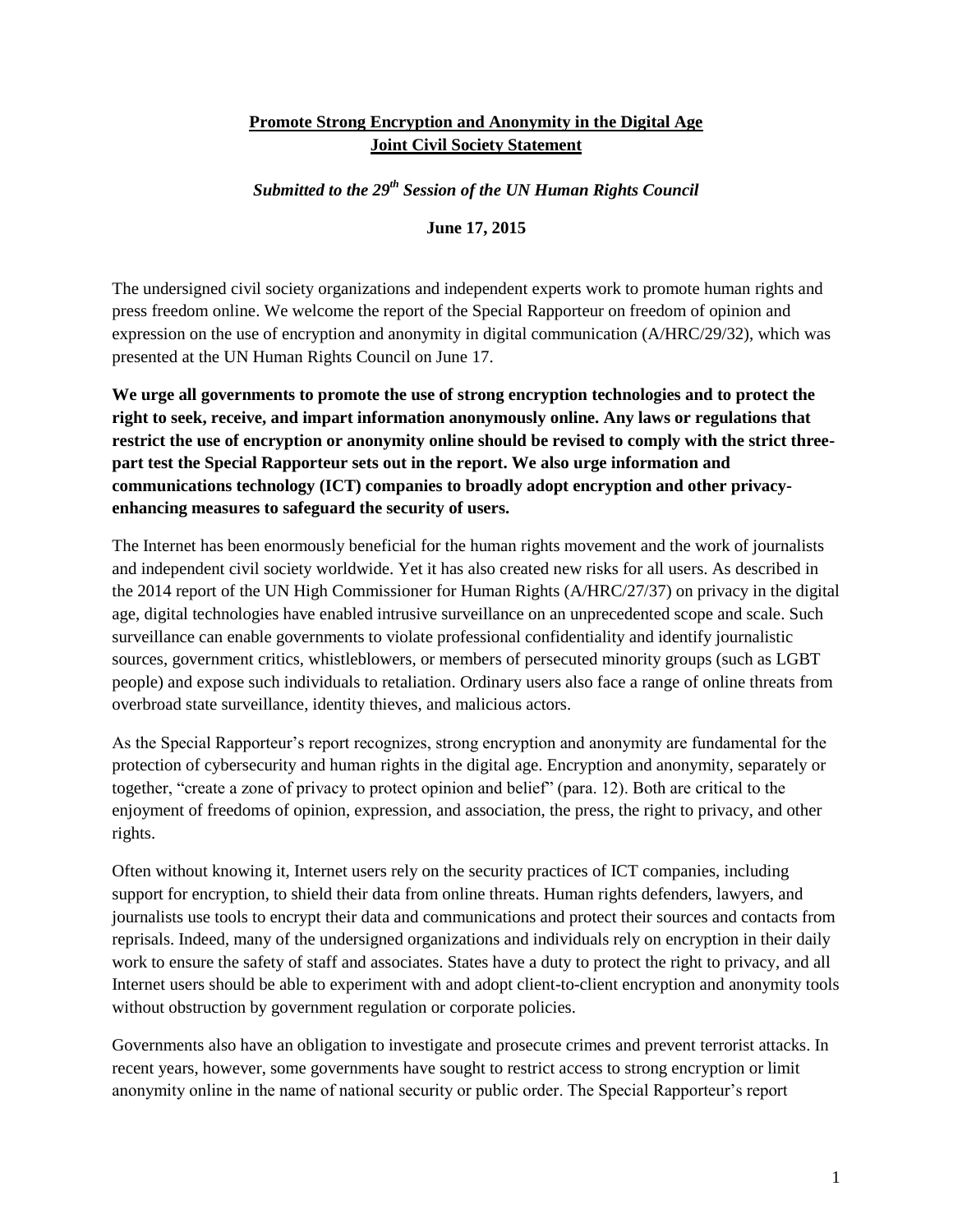reiterated that any "restrictions on encryption and anonymity must be strictly limited according to principles of legality, necessity, proportionality, and legitimacy in objective" (para. 56). Any public debate on the legitimacy of specific, individualized restrictions on encryption must consider the critical role that encryption and anonymity play to protect and promote human rights, press freedom, and online security. The Special Rapporteur further states that "blanket prohibitions" on encryption and anonymity "fail to be necessary and proportionate." States should also "avoid all measures that weaken the security that individuals may enjoy online, such as backdoors, weak encryption standards and key escrows" (para 60).

Broad restrictions on the use of encryption and anonymity will not meet these criteria. For example, politicians and government officials in the US and UK have expressed concern that increased use of encryption in social media services or on mobile devices will make it more difficult to investigate terrorist threats. Some have urged companies to insert "back doors" or other vulnerabilities that would allow law enforcement to circumvent these protections.<sup>1</sup>

Yet as the Special Rapporteur confirms, "In the contemporary technological environment, intentionally compromising encryption, even for arguably legitimate purposes, weakens everyone's security online" (para. 8). Introducing weaknesses into digital architecture for the purposes of surveillance weakens the security of the Internet as a whole, undermining security rather than enhancing it, and conflicts with the state duty to protect the right to privacy.

## **We urge states to adopt and implement the report's core recommendations:**

 $\overline{\phantom{a}}$ 

- **1. States should promote and comprehensively protect strong encryption and anonymity.**  National laws should recognize that individuals are free to protect the privacy of their digital communications by using encryption technology and tools that enable anonymity online (paras 57-59).
- **2. States should avoid all measures that weaken the security that individuals may enjoy online.** Such measures include mandated "backdoors," weak encryption standards, key escrow arrangements, or generally forcing developers to design systems so they retain the capability to decrypt communications. Requiring companies to build vulnerabilities into secured products unavoidably and disproportionately undermines the security of all users of that product (paras 42, 60).
- **3. Restrictions should be targeted on a case-specific basis and should be limited to only what is necessary and proportionate for a legitimate aim.** Court-ordered decryption may only be

<sup>&</sup>lt;sup>1</sup> See James B. Comey, Director, Federal Bureau of Investigation, "Going Dark: Are Technology, Privacy, and Public Safety on a Collision Course," Speech at the Brookings Institution, Washington, DC, October 16, 2014,

http://www.fbi.gov/news/speeches/going-dark-are-technology-privacy-and-public-safety-on-a-collision-course; Mark Scott, "British Prime Minister Suggests Banning Some Online Messaging Apps," *New York Times*, January 12, 2015,

http://bits.blogs.nytimes.com/2015/01/12/british-prime-minister-suggests-banning-some-online-messaging-apps; Robert Hannigan, "The web is a terrorist's command-and-control network of choice," *Financial Times*, November 3, 2014, http://www.ft.com/intl/cms/s/2/c89b6c58-6342-11e4-8a63-00144feabdc0.html.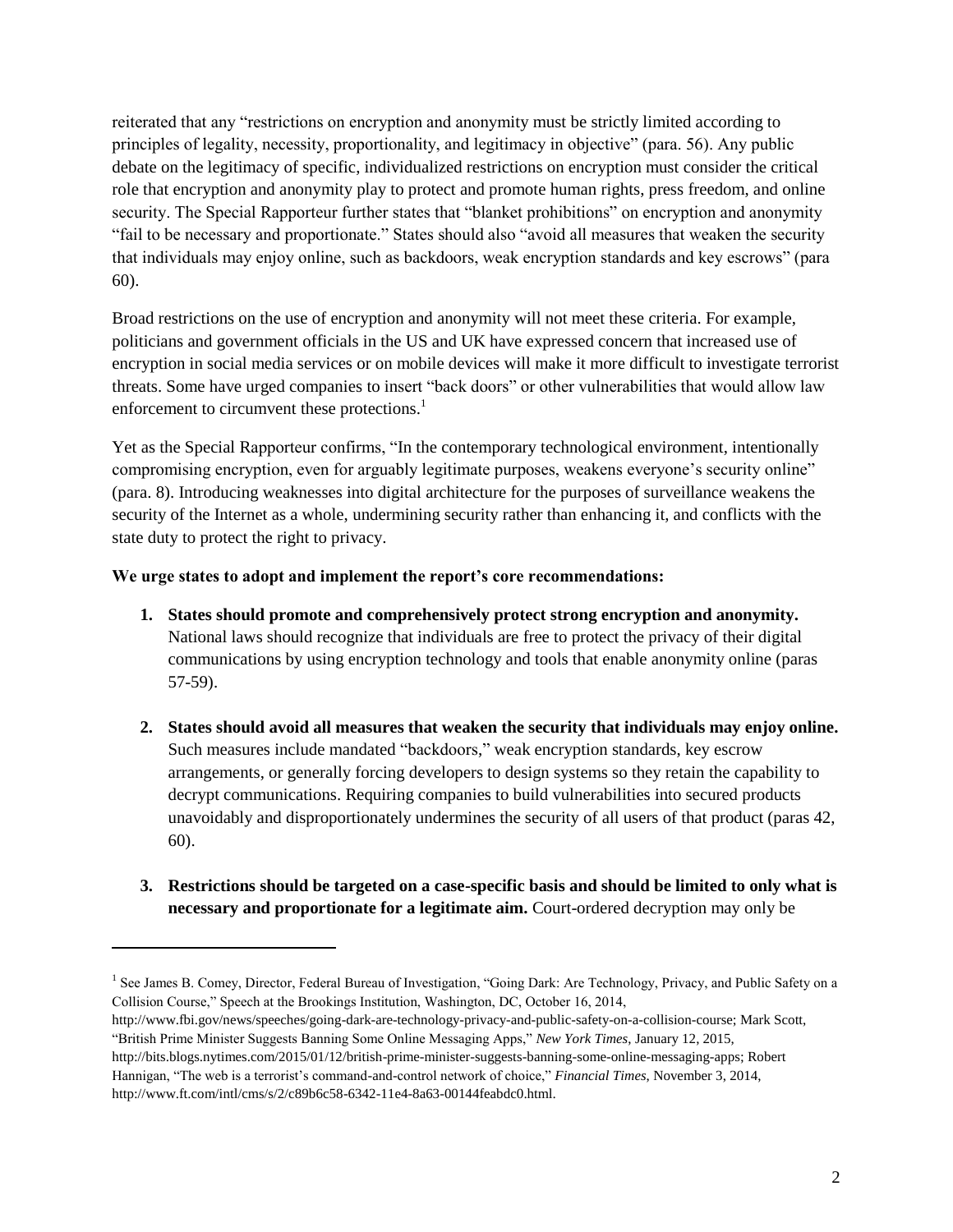permissible when it results from transparent and publicly accessible laws applied solely on a targeted case-by-case basis to individuals (i.e., not to a mass of people) and subject to judicial warrant and the protection of due process rights (paras 57, 60).

- **4. States should not impose blanket prohibitions on encryption and anonymity, as they are neither necessary nor proportionate.** Such bans deprive all online users in the jurisdiction of the right to create private space for opinion and expression, without establishing that the encryption is used for unlawful ends. Some forms of regulation may, in practice, amount to a blanket prohibition—for example, requiring licenses for encryption, mandating weak technical standards for encryption, or controlling the import or export of encryption tools (paras 40-41).
- **5. States should refrain from making identification of users a condition for access to online services or SIM card registration for mobile users (real-name registration). States should also refrain from limiting access to anonymity tools.** Anonymity facilitates the rights to privacy, opinion, and expression in significant ways online and states should protect it and generally not restrict the technologies that provide it. In some cases, anonymity tools may be the only mechanism for individuals to exercise a range of rights securely (paras 47-52).

The Special Rapporteur also called on the private sector to review the adequacy of their practices with regard to the responsibility of business to respect human rights. Adequate human rights due diligence for ICT companies should involve assessing threats to the security of Internet users, including from overbroad state surveillance, and developing strategies to mitigate human rights harm. The security practices of ICT companies can significantly promote or compromise encryption and anonymity (along with human rights) online. In particular, the integration of encryption into everyday Internet services and products, such that it is ubiquitous and automatic, would dramatically improve the communications security of anyone who uses the Internet.

## **Accordingly, we also call on ICT companies to:**

- 1. Refrain from blocking or limiting the transmission of encrypted communications;
- 2. Permit anonymous communications and use of online services and refrain from imposing realname registration requirements;
- 3. Deploy end-to-end encryption by default in every online service and product;
- 4. Support the development of other secure technologies for websites based on strong and open protocols;
- 5. Resist efforts by governments to require them to compromise anonymity and encryption. Also resist requests from governments to decrypt specific communications or data except in accordance with a court-order resulting from transparent and publicly accessible laws applied on a targeted case-by-case basis;
- 6. Effectively secure user data stored at rest through verifiable practices including encryption;
- 7. Maintain the security of credentials and provide robust authentication safeguards;
- 8. Initiate a breach notification and patching system for known, exploitable vulnerabilities; and
- 9. Provide user education tools on the importance of digital security best practices.